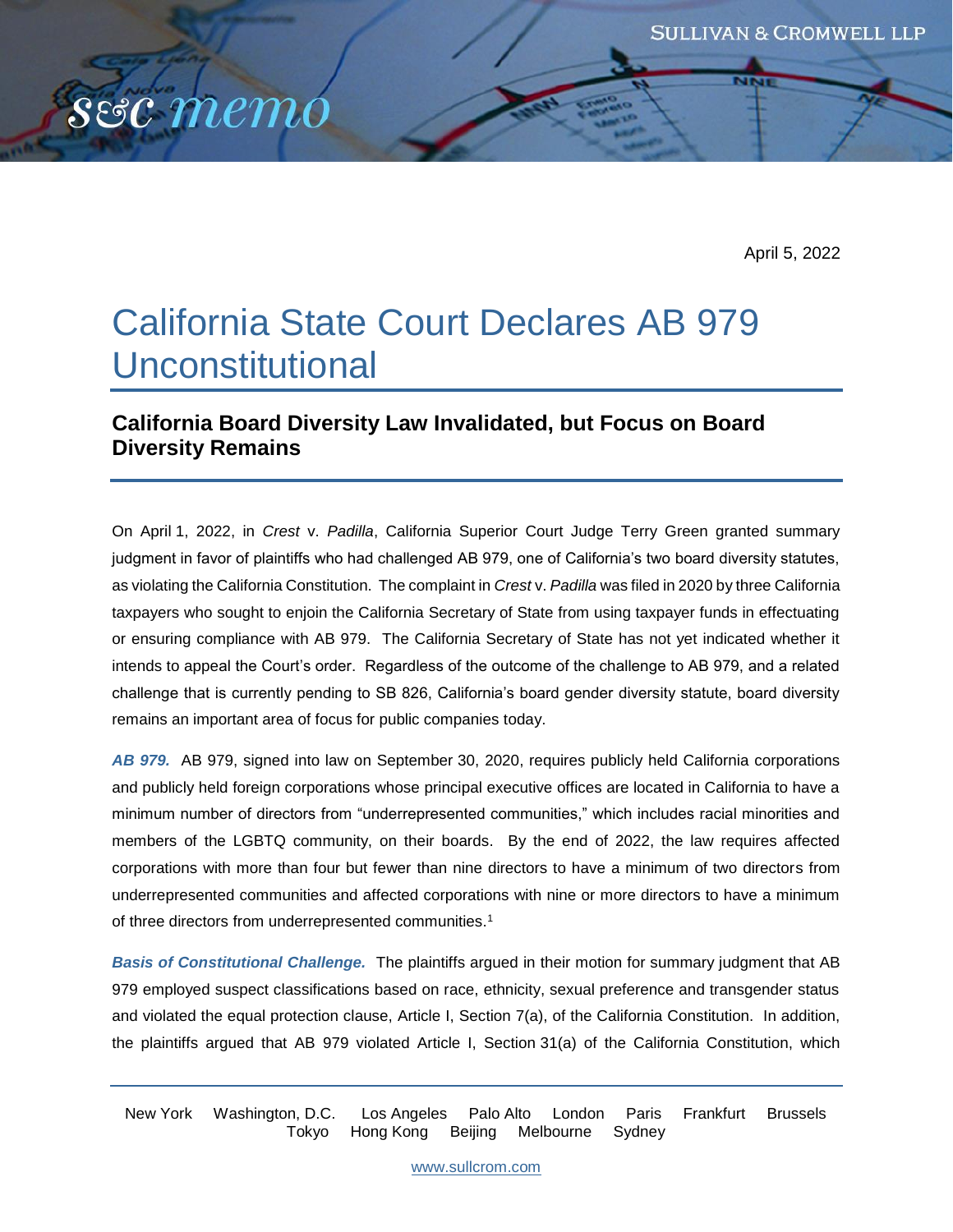## **SULLIVAN & CROMWELL LLP**

prohibits the State of California from discriminating against, or granting preferential treatment to, individuals or groups based on race, color, ethnicity or national origin in the operation of public contracting. The Court's order granting the plaintiffs' motion for summary judgment did not describe the Court's reasoning, but it has been reported that during the hearing on the parties' motions for summary judgment, the Court commented that the selection of groups covered by the law seemed "arbitrary," and also questioned whether the state's statistical analysis of the racial composition of corporate boards was sufficient evidence of discrimination to justify the law.

*Related Challenge to SB 826***.**A related lawsuit, also captioned *Crest* v. *Padilla*, which involves the same three plaintiffs but is pending before a different judge in the California Superior Court, asserts similar constitutional challenges to SB 826. A bench trial in that case concluded in February 2022, and the case has now been submitted for decision. SB 826 requires publicly held domestic corporations and publicly held foreign corporations whose principal executive offices are located in California to have a minimum number of female directors on their boards of directors. The current requirement is a minimum of two female directors if the board has five directors, or three female directors if the board has six or more directors.<sup>2</sup>

*Other Drivers for Board Diversity***.** Board diversity will remain an important focus regardless of the ultimate outcome of the decision invalidating AB 979 and the pending challenge to SB 826. A number of institutional investors have recognized board diversity as a priority. A recent study of S&P 500 directors illustrated that, in 2021, 47% of new independent directors were racially diverse and 43% of new independent directors were female.<sup>3</sup> In addition, "Nasdaq's Board Diversity Rule" imposes a disclosure standard that is designed to encourage board diversity. Under the rule, all companies listed on the U.S. Nasdaq exchange must: (1) publicly disclose their board-level diversity statistics and (2) have, or explain why they do not have, at least two diverse directors. Furthermore, other states besides California, including Maryland and New York, have passed laws requiring companies to disclose board diversity statistics.

\* \* \*

#### **ENDNOTES**

<sup>1</sup> For a more complete review of AB 979, see our memorandum of October 1, 2020, entitled [California](https://www.sullcrom.com/files/upload/sc-publication-california-expands-diversity-requirements.pdf)  [Expands Board Diversity Requirements.](https://www.sullcrom.com/files/upload/sc-publication-california-expands-diversity-requirements.pdf)

Copyright © Sullivan & Cromwell LLP 2022

<sup>&</sup>lt;sup>2</sup> For a more complete review of SB 826, see our memorandum of October 1, 2018, entitled California [Enacts Female Gender Quotas for Public Companies Headquartered in the State.](https://www.sullcrom.com/files/upload/SC-Publication-California-Enacts-Female-Gender-Quotas-for-Public-Companies-Headquartered-in-the-State.pdf)

<sup>3</sup> Spencer Stuart, [2021 S&P 500 Board Diversity Snapshot.](https://www.spencerstuart.com/-/media/2021/july/boarddiversity2021/2021_sp500_board_diversity.pdf)